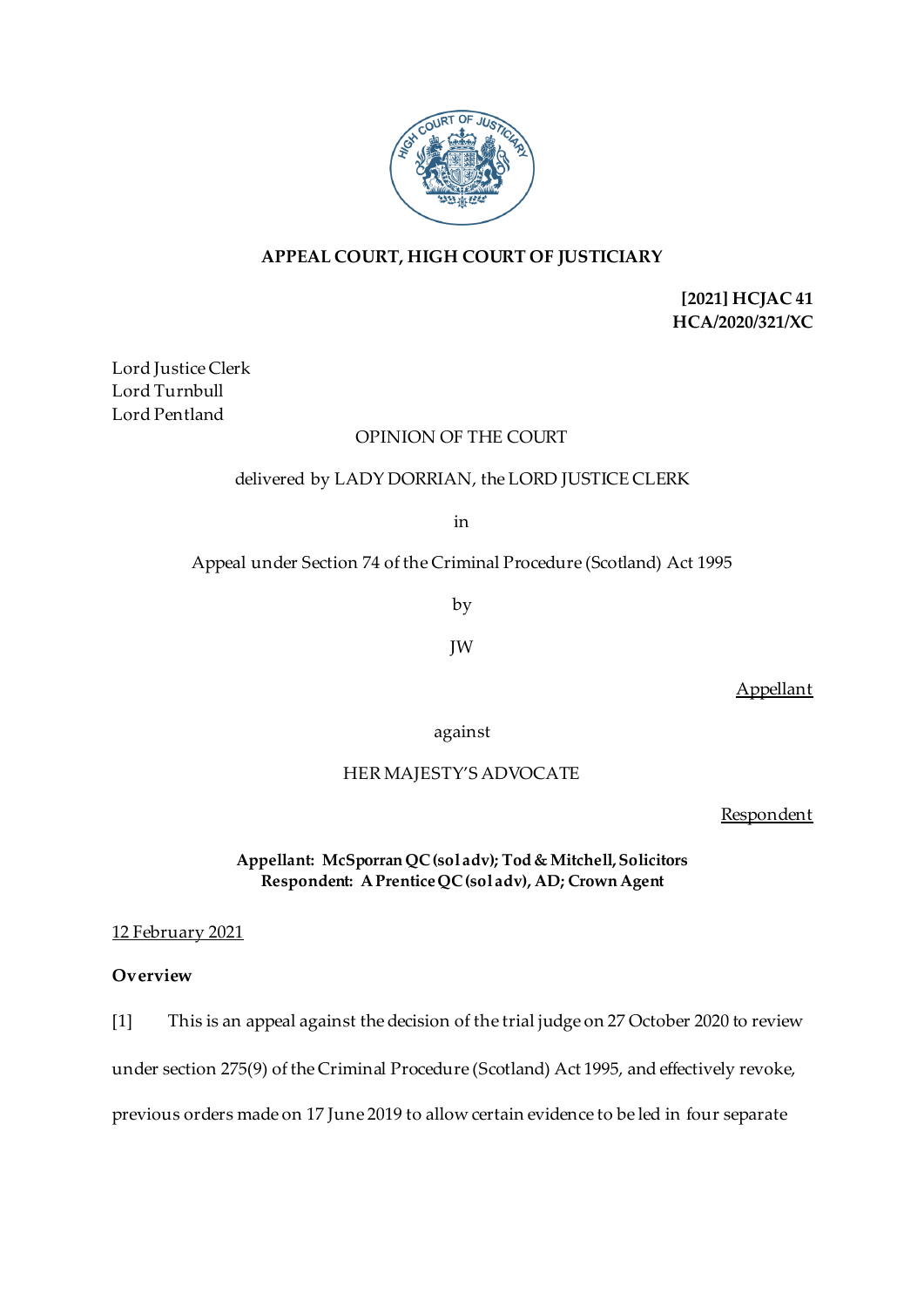applications made by the appellant under section 275 of the Criminal Procedure (Scotland) Act 1995.

#### **Background**

[2] The appellant has been indicted on a total of 19 charges against six complainers, including ten charges of rape, as well as charges of lewd, indecent and libidinous practices and behaviour, and contraventions of section 5 of the Sexual Offences (Scotland) Act 1976. All but three of the charges allege behaviour having taken place on "various occasions" and the timespan of the charges in total is from 1976 to 1997.

[3] The section 275 applications with which this appeal is concerned, relate to four of those complainers, A (charges 1-6), B (charges 7-10), C (charges 11-15), and D (charge 19). A special defence of consent has been lodged in respect of charges 6, rape of complainer A on an occasion between 1989 and 1990, and 10, rape of complainer B on various occasions between 1989 and 1996.

[4] In summary the evidence sought to be elicited alleged in each case casual consensual intercourse between each complainer and the appellant over lengthy periods. In the case of A this was a 2 year period within the period over which the libel extends; for complainer B a 14 year period, the first 6 years of which spanned the period over which the libel extends; for complainer C, a 2 year period commencing at the conclusion of the period over which the libel extends; and for complainer D a period of a year after the conclusion of the period over which the libel extends. In three cases these allegations were denied.

[5] On 19 June 2019 a preliminary hearing judge allowed the applications in part, on the grounds that the evidence was relevant to the credibility and reliability of each complainer. The Crown had not opposed the leading of evidence relating to those paragraphs at the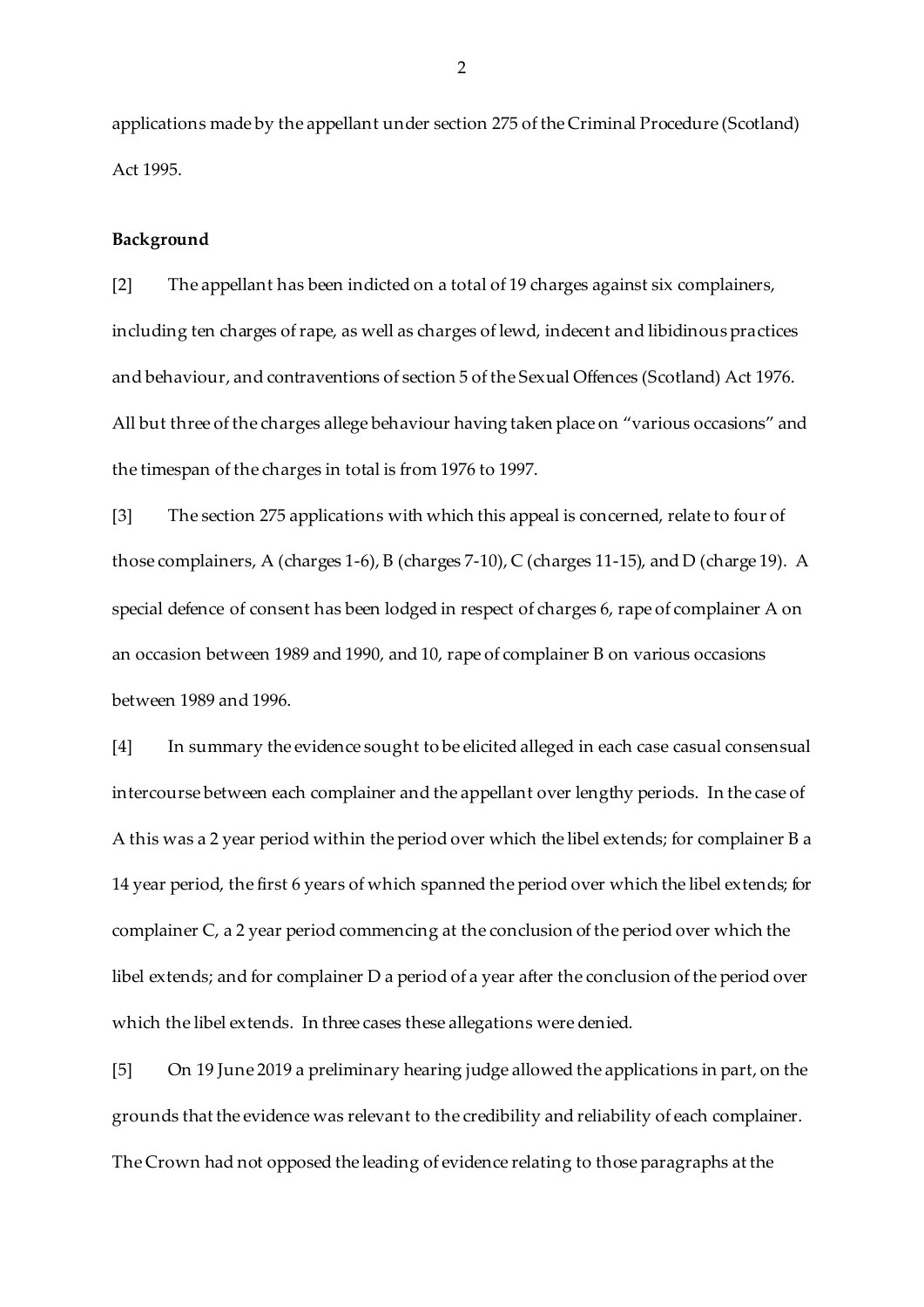time. A continued preliminary hearing, to consider a Crown motion that the grant of the applications should be reviewed and disallowed in terms of section 275(9) of the 1995 Act, was fixed for the first day of the trial, 27 October 2019. The trial judge acceded to that motion.

#### **The applications as originally allowed**

*A*

[6] That on various occasions for a period of several months between 19 December 1988 and 18 December 1990, other than the occasion libelled in charge 6, there was a casual consensual relationship during which the appellant and the witness met up to have consensual intercourse. This was said to be relevant to the issue of consent on charge 6, although in what way is not specified. It is said also to show that she was well disposed towards the appellant during the stated period, thus undermining her account that she was sexually abused and raped by the applicant between 1976 and 1985. The inference to be drawn was that the complainer is not credible or reliable in relation to charges 1-6.

#### *B*

[7] That on various occasions between 13 March 1990 and 1 January 2004, other than the occasions libelled in charge 10, there was a casual consensual relationship during which the appellant and the witness met up to have consensual sexual intercourse. This was said to be relevant to the issue of consent on charge 10, although in what way is not specified. It is said also to show that she was well disposed towards the appellant during the stated period, thus undermining her account that she was sexually abused and raped by the applicant between 1976 and 1985. The inference to be drawn was that the complainer is not credible or reliable in relation to charges 7-10.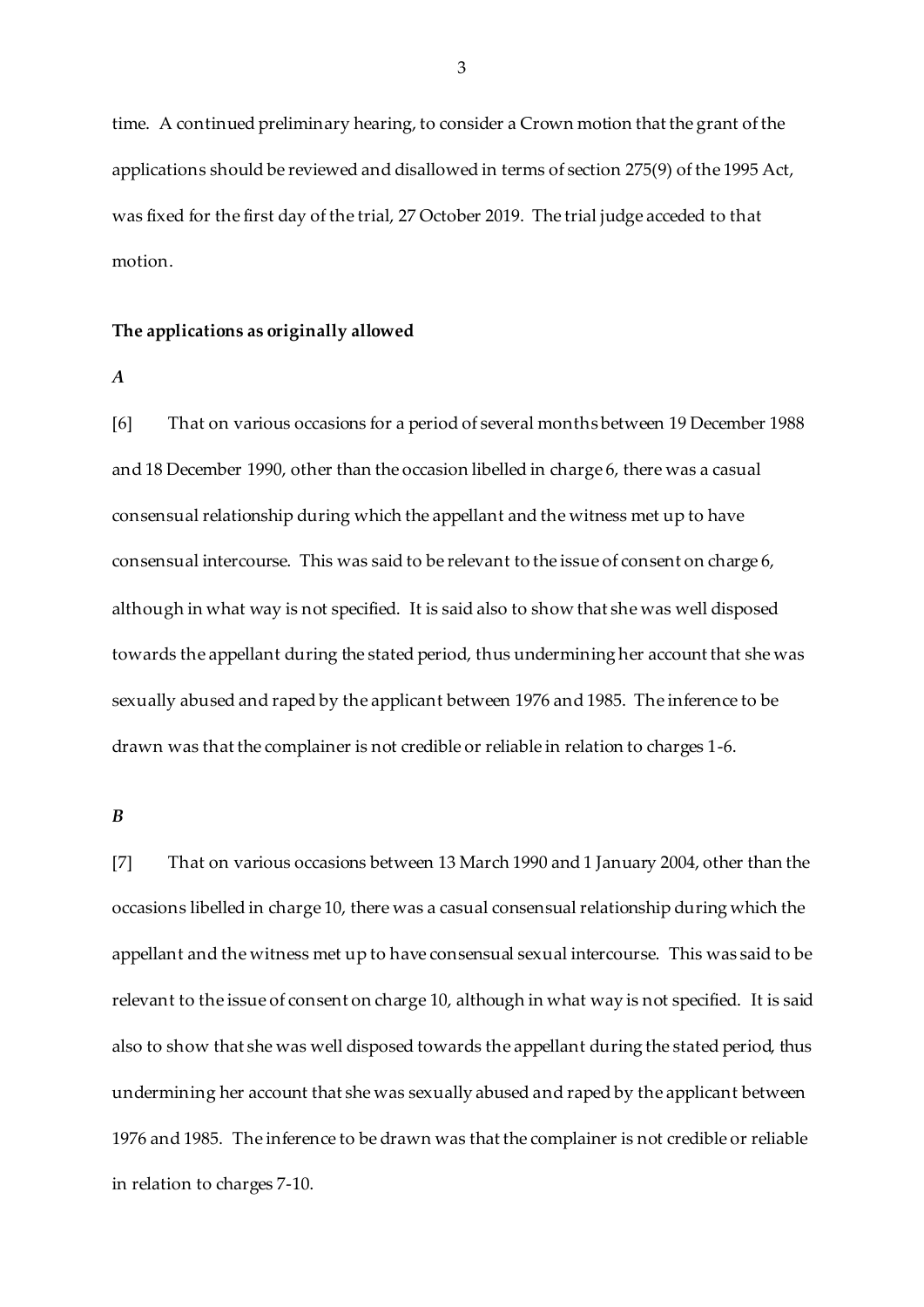[8] That on various occasions between 9 July 1991 and 8 July 1993, there was a casual consensual relationship during which the appellant and the witness met up to have consensual sexual intercourse in his car at various locations in Renfrewshire. This evidence was said to show that the complainer remained well disposed towards the applicant after 8 July 1991, thus undermining her account that she was repeatedly sexually abused and raped by the applicant between 1 June 1986 and 8 July 1991, and supporting his contention that the allegations are false. The inference to be drawn was that the complainer is not credible or reliable in relation to charges 11-15.

4

*D*

[9] That on various occasions between 4 October 1997 and 3 October 1998, there was a casual consensual relationship during which the appellant and the witness met up to have consensual sexual intercourse at an address in Johnstone and within his car at various locations in Renfrewshire. The evidence was said to show that the complainer remained well disposed towards the applicant after 10 February 1997, thus undermining her account that she was repeatedly sexually assaulted and raped by the applicant between 4 October 1994 and 10 February 1997. The inference to be drawn was that she is not a credible or reliable witness in relation to charge 19.

[10] In each case the court agreed with the submission for the appellant that there was no need for any details of these assertions to be put or led, simply the allegations that this happened, as being relevant to the credibility and reliability of the complainers.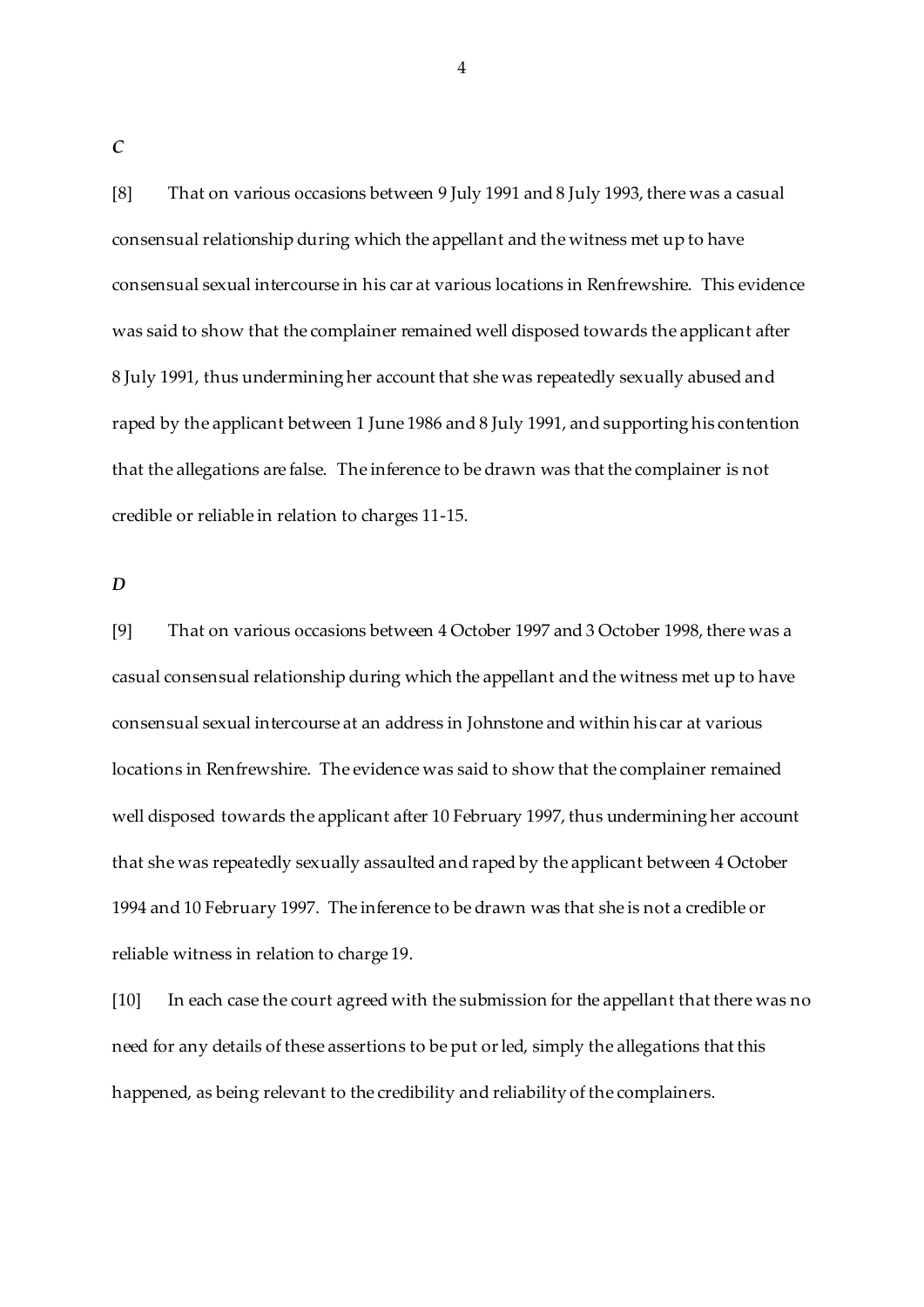#### **The continued preliminary hearing**

[11] Section 275(9) of the Criminal Procedure (Scotland) Act 1995 is in the following terms:

 $''(9)$  Where evidence is admitted or questioning allowed under this section, the court at any time may—

(a) as it thinks fit; and

(b) notwithstanding the terms of its decision under subsection (1) above or any condition under subsection (6) above, limit the extent of evidence to be admitted or questioning to be allowed."

[12] The Crown submitted that the applications should be reconsidered in light of recent decisions, and disallowed. The defence acknowledged that reconsideration was competent. Senior counsel for the appellant argued that it was not appropriate to do so in the absence of a change in facts or law, and having regard to the fact that the applications had been unopposed. Otherwise, he declined to address the merits of the applications.

[13] The trial judge concluded that the terms of the section were wide enough to permit the reconsideration by a later court of an earlier grant in circumstances where the law has been authoritatively restated in such a way as to put the outcome of the earlier grant at odds with the law as so clarified. This had been the effect of *CH* v *HM Advocate*[2020] HCJAC 43. In relation to A and B the permitted evidence was irrelevant to whether they consented to conduct covered by charges 6 or 10. There were no averments demonstrating the close connection between the consensual sexual relationships averred and charges 6 and 10 to make evidence of the one potentially relevant to the other. In relation to all complainers, the averments were not relevant to consideration of their credibility and reliability in respect of the charges alleged. To the extent that the relationships were denied, the evidence would in any event be collateral (*CH* v *HM Advocate, at* [*71*]). The evidence would not now pass the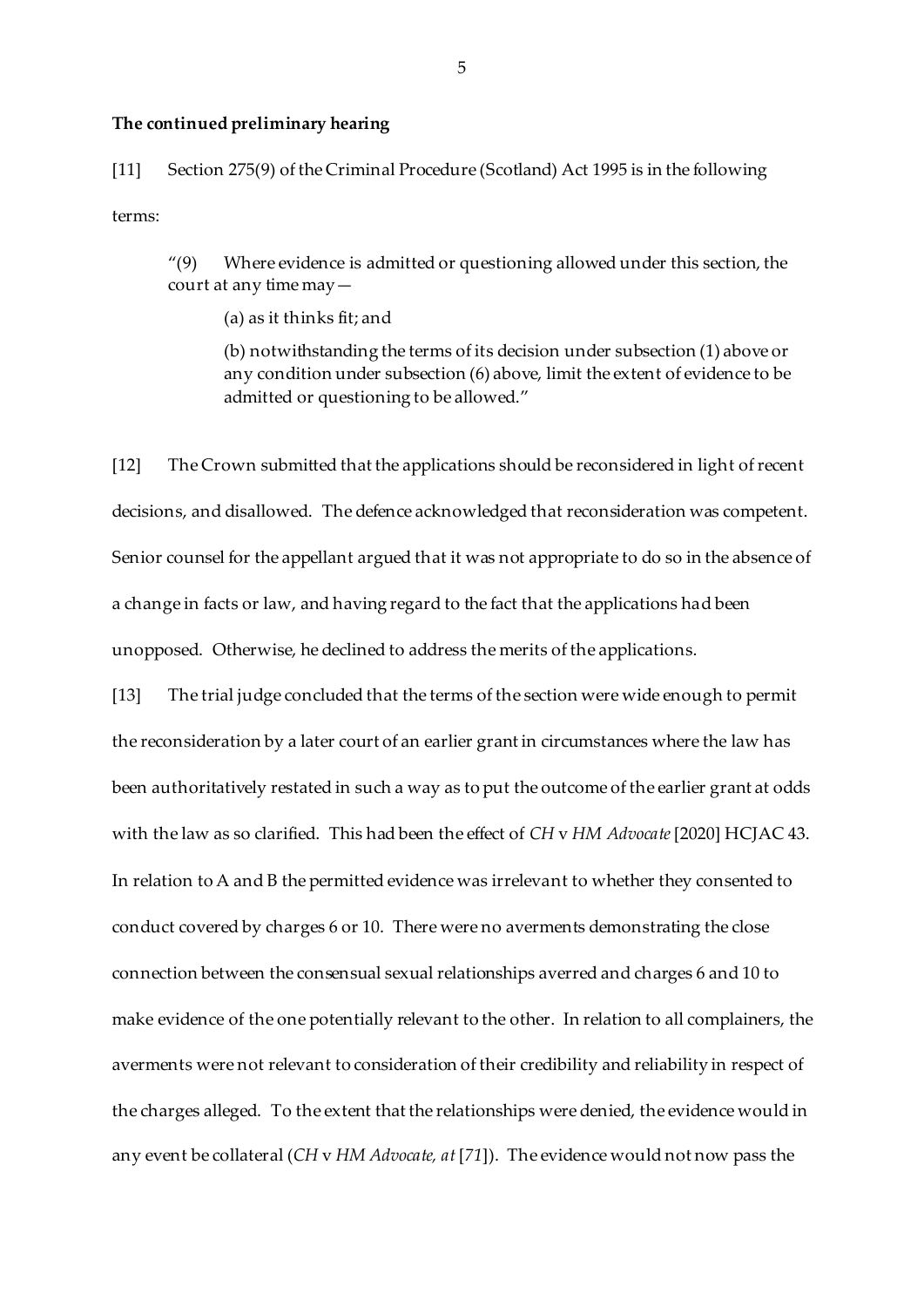statutory tests for relevance, specificity and probative value prescribed by section 275, and in respect of all four complainers the applications were disallowed.

#### **Submissions for the appellant**

[14] Whilst the court had power, under section 275(9), to limit the extent of the evidence to be admitted or questioning allowed it had not been appropriate to do so in this case. Neither the factual underpinning of the case nor the law had changed. The section had to be interpreted in the context of the normal rules of evidence and procedure, and the availability of an unlimited right of appeal. A single judge should not overturn the decision of another, without knowing the basis upon which that judge had proceeded to grant the applications. The appeal provisions provided a mechanism for that basis to be set out in a way an interlocutor might not fully reveal. Where questions of admissibility had been judicially determined they should not be overturned other than in circumstances where the facts or law have changed.

[15] The Crown had neither opposed nor appealed the applications as granted, and in submissions at the continued preliminary hearing had submitted that in the original hearing "the law was correctly applied .. as it was then understood in June 2019". The law had not changed since then. The facts underpinning the applications had not changed. An accused person was entitled to have certainty in advance of his trial as to the evidence which may, and may not, be admitted.

[16] It was accepted that it had been competent for the trial judge to make the decision which he did. It was accepted that had the application been considered for the first time as at the date of the trial, it would have been refused. The appellant did not seek to address the merits of the applications. On the face of it however, one judge would be able to overturn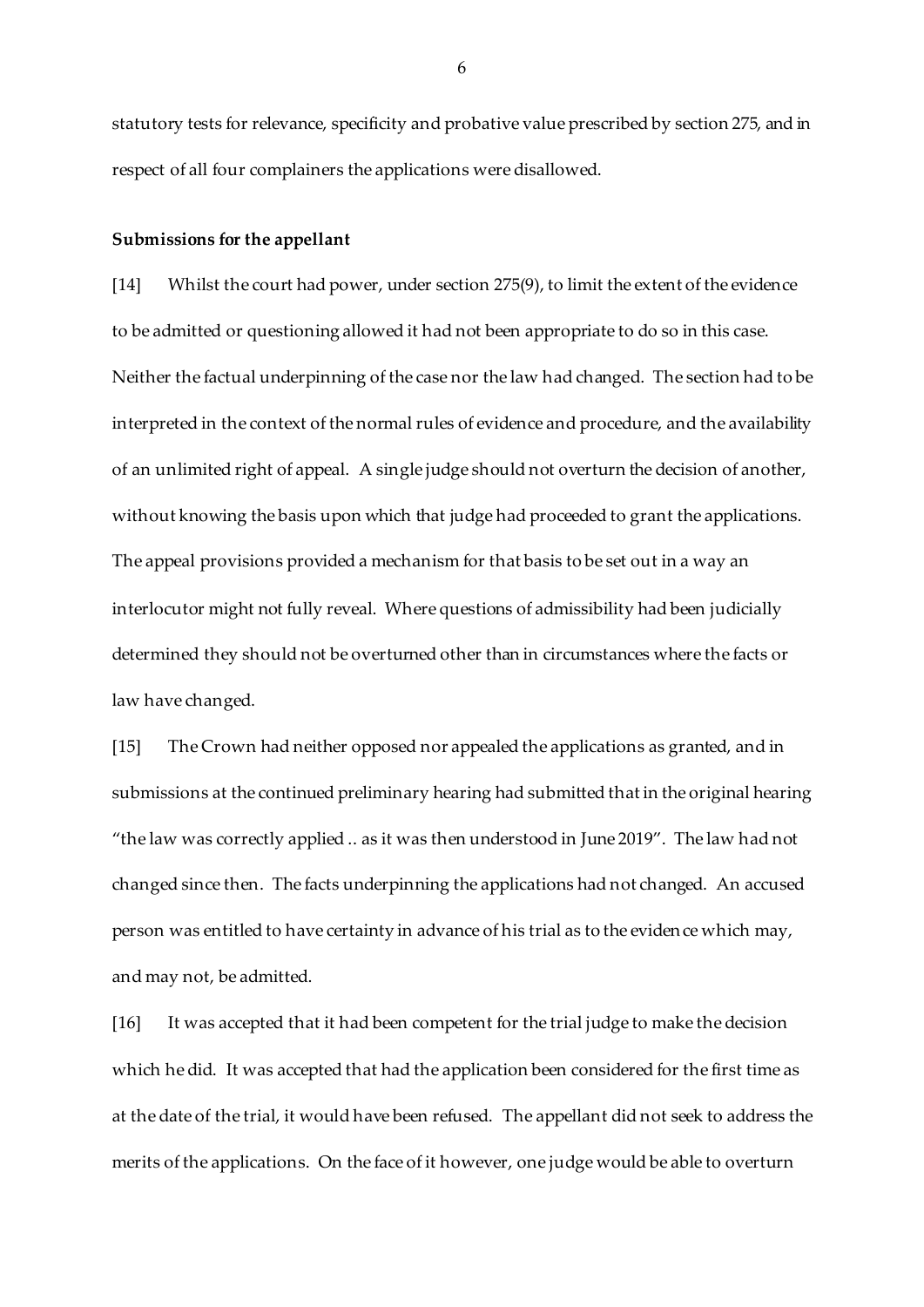the decision of another judge simply because he disagreed with it; he could even do so, it would seem, where the decision had been made on an appeal under section 74. The increasing prevalence of this kind of application calls for guidance on the issues raised in this appeal, and the circumstances in which the power under section 275(9) should be exercised.

### **Submissions for the Crown**

[17] The written submissions for the Crown asserted that the original applications had not been opposed on the Crown's then understanding of the correct interpretation of the statutory provisions, but that by the time of the continued preliminary hearing it was clear from *CH* v *Her Majesty's Advocate* that the evidence sought to be elicited was in fact irrelevant. In oral submission however the Advocate Depute acknowledged that the application should have been opposed, and, had it been granted in the same terms, an appeal should have been marked.

[18] The Advocate Depute submitted that there were no limits on the court's ability to review a decision under section 275(9), a power which enabled the court to exercise its duty to ensure the fairness of proceedings (*Moir* v *HM Advocate* 2005 1 JC 102). Had the Crown failed to seek review of the grant, then the trial judge, in light of *MacDonald* v *HM Advocate* [2020] HCJAC 21 at [47], would have been under a continuing duty to ensure that irrelevant evidence was not admitted, even if that irrelevance only became clear during the trial.

[19] The law was clearly stated in *CH* and the duty of the court was to apply the law. To do otherwise would result in unfairness, would not meet the policy behind the rape shield legislation and would be against the interests of justice.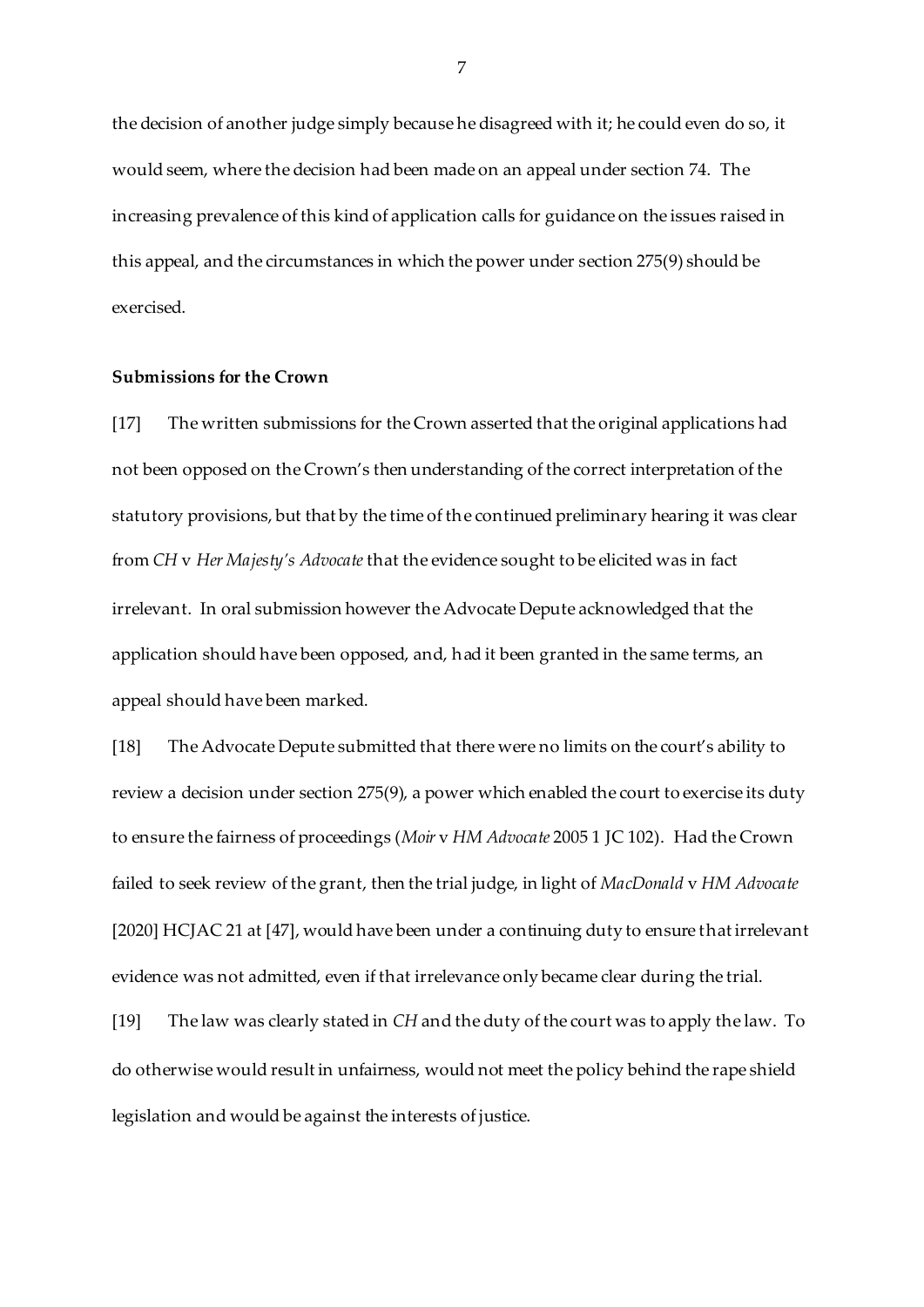#### **Analysis and decision**

[20] The terms of section 275(9) are clear and unambiguous. The result is that where evidence is admitted or questioning allowed in respect of an application under section 275 the court retains the power to limit the extent of evidence to be admitted or questioning to be allowed. It may do so partially, in respect only of certain paragraphs of an application, or it may do so by disallowing the entirety of the questioning which had previously been allowed. The court may do so at any time, even at or during the trial at which the evidence is to be determined. The submission that the issue of admissibility essentially had to be certain prior to the trial is not supported by the terms of the legislation. Obviously it is desirable at trial that what will or will not be admissible has already been determined and known, but absolute certainty is not required. As the court pointed out in *Moir* v *HMA* 2005 1 JC 102 (paragraph 43), in the light of the evidence led, the trial judge will always have the final say as to the admission or exclusion of questioning or evidence under section 275, by limiting a grant already made (sec 275(9)) or by allowing a fresh application. The reference in that paragraph to extending the grant is clearly incorrect, standing the terms of the section. It is a factor not without significance that the power conferred is a power to limit the extent of evidence to be admitted or questioning allowed.

[21] The submission that the power should be exercised only on a change of circumstances, such as a change in the underlying facts or law, does not gain support from the plain terms of the section, which not only allows the court to exercise the power "as it thinks fit", but enables it to do so "notwithstanding the terms of its decision under subsection (1) above" or any condition attached to the grant.

[22] Evidence should be admitted under section 275 only where it is relevant, and thus admissible at common law, and where it meets the statutory test. The object of the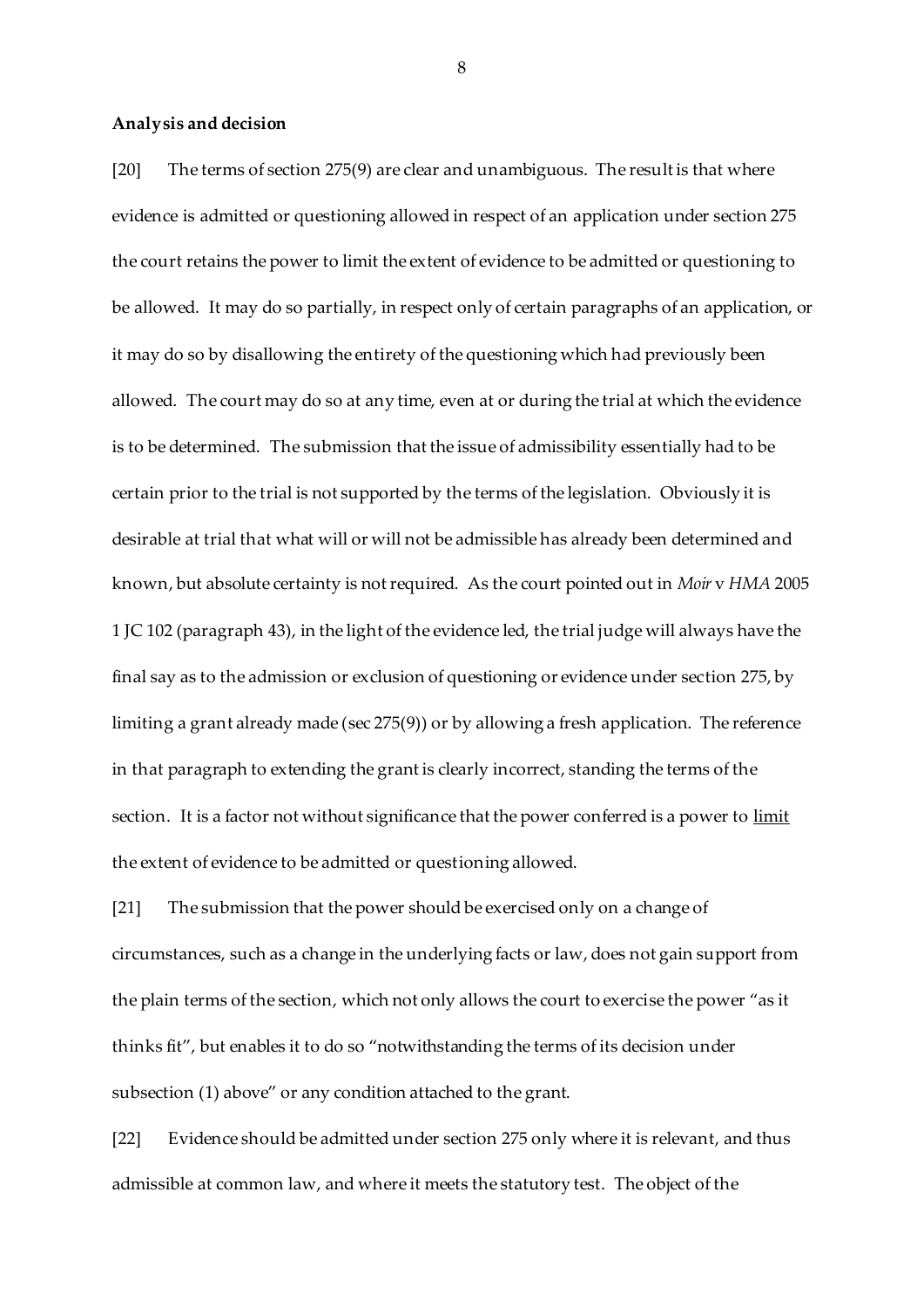legislation it to provide complainers in sexual offence prosecutions with adequate protection from irrelevant, and often distressing, questioning, and the court has a duty to ensure that the legislation is applied: *MacDonald* v *HMA*, para 33. In that paragraph the court stated:

"The court has made repeated efforts to ensure that the 'rape shield' provisions of secs 274 and 275 of the 1995 Act are properly adhered to by trial courts. It has explained the import of these sections in clear terms (see, eg *M* v *HM Advocate (No 2*); *HM Advocate* v *CJW*). It has also given definitive guidance on the duties of a judge to control the tone and content of cross-examination, especially in sexual offences cases (eg *Begg* v *HM Advocate*; *Donegan* v *HM Advocate*). The importance of this to the proper administration of justice cannot be underestimated."

[23] Although lack of opposition does not remove the court's obligation to apply the legislation, the court noted (para 35) that an absence of opposition by the Crown may be significant, as otherwise, as no doubt occurred here,

"in the context of an adversarial system, the court may find it difficult to exclude the proposed evidence, which is outlined in the application, when it is relatively ignorant, at the stage of determining the application, of the totality of evidence which is to be adduced by the Crown at the subsequent trial."

[24] There are two circumstances in which consideration of section 275(9) may arise. First, the judge may do so *ex proprio motu*. This may happen at a subsequent preliminary hearing, or more probably at trial. There may arise circumstances, such as the present case, where it is obvious that an unopposed application has resulted in the prospective admission of evidence which would be wholly irrelevant to the issues at trial. The reasons why a limitation on the grant may be appropriate may be more nuanced, resulting from developments at trial or the way certain evidence has emerged. Whether to invoke the power in section 275(9) will be a decision for the individual judge in these circumstances. If there are sound reasons for believing that the effect of the approved application would be to admit evidence which was in reality inadmissible according to law, and in breach of the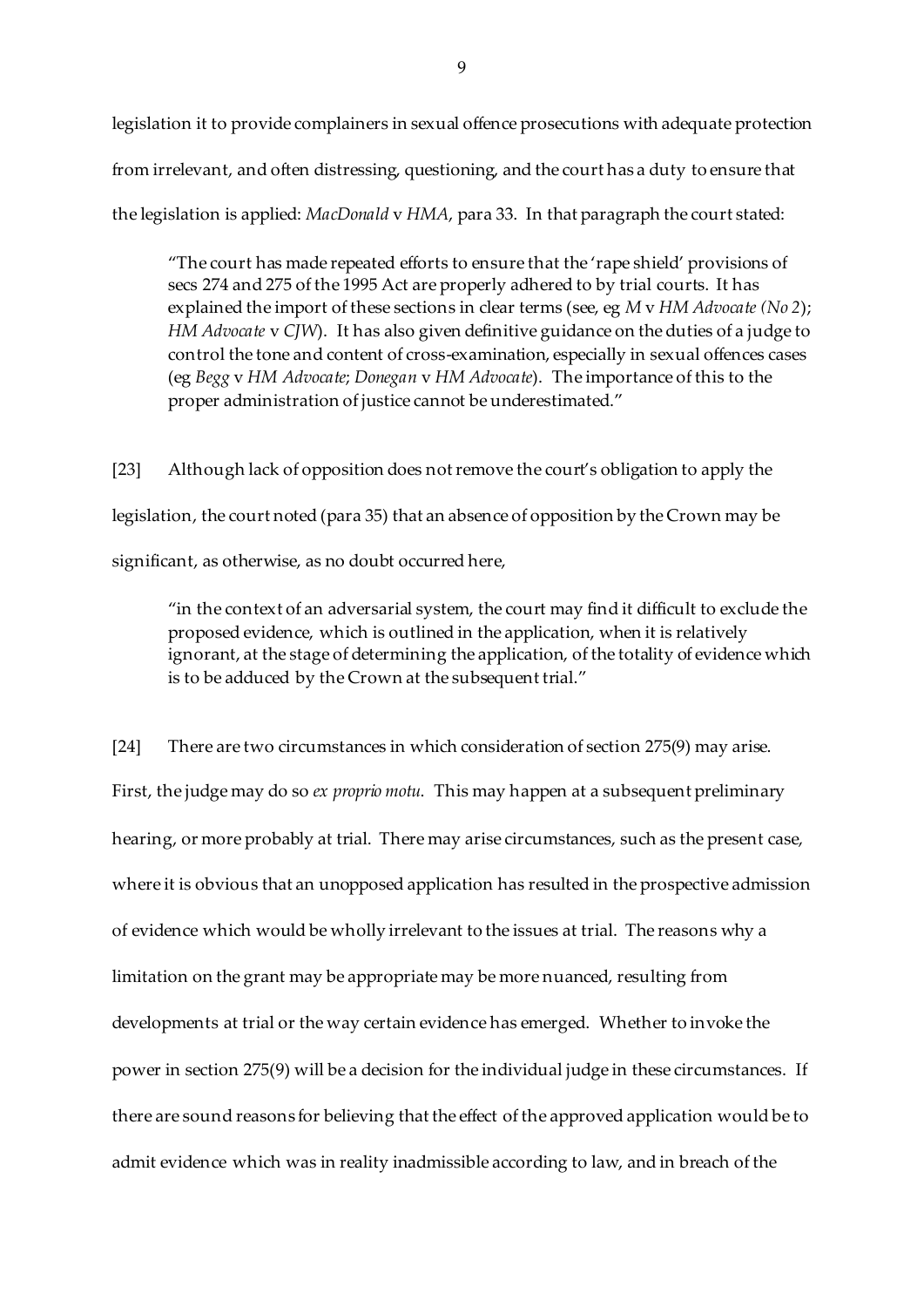protections offered by the statutory regime, judges are obliged to review the matter under section 275(9).

[25] The second situation is where a motion seeking to invoke the section is made by one of the parties, as occurred in the present case. This is likely to be the Crown: it is difficult to envisage circumstances where an accused may seek to limit the grant, although it is conceivable that a co-accused may wish to do so. Although the section does not make specific provision for such an application to be made, we think it is implicit that a motion asking the court to exercise its power must be competent. The question arises, however, of the circumstances which would merit such an application. The fact that such a wide discretion is conferred on the court "as it thinks fit", and may be exercised broadly by the court *ex proprio motu,* does not confer on parties a right to make a motion for the exercise of such power simply at their pleasure. This is not an opportunity to obtain a general reconsideration of an application, or a "second opinion". To justify the making of a motion the party concerned must be able to identify a sound basis for the proposed limitation, such as the prospect of the admission of clearly irrelevant and inadmissible evidence or some other material factor which is likely adversely to affect the fairness of the trial.

[26] We agree with senior counsel for the appellant that the law in this area has not changed since June 2019. Quite apart from the common law foundations against which the test must be applied, the key concepts and issues which require to be addressed can be found in the combination of *CJM* v *HMA* 2013 SCCR 215; *LL* v *HMA* 2018 JC 182; and *GW* v *HMA* 2019 JC 109 (decided November 2018). Nevertheless, it has become clear, as Lord Turnbull noted in *CH* para 109:

"It is also fair to recognise that the past and present legislative provisions have consistently posed challenges, to both practitioners and judges alike, in determining their proper scope and application."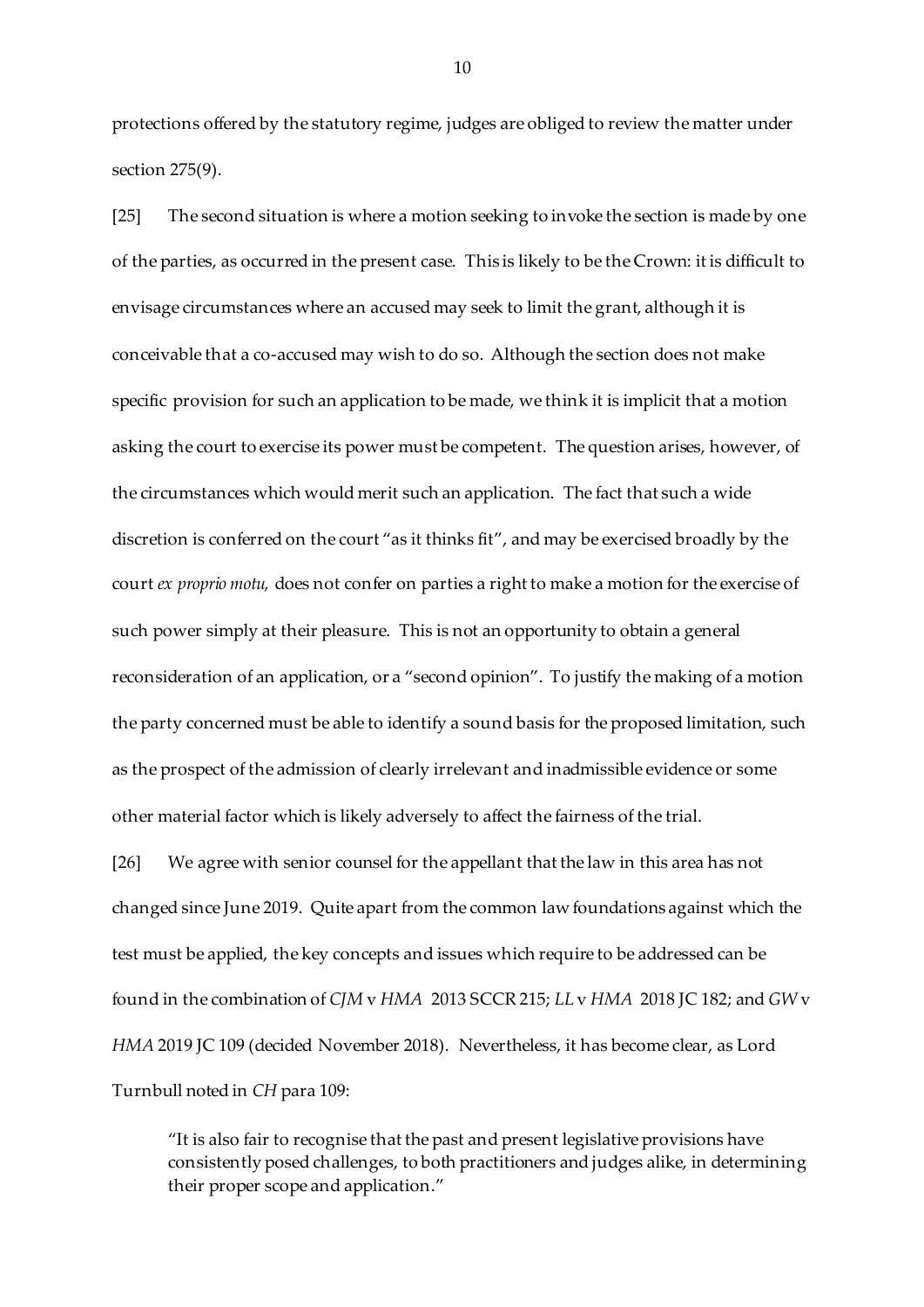This was also noted by the Lord Justice General in *CH* (para 5) repeating what he had said in *CJM*, in *RN* v *HMA* 2020 JC 132 (para 22), and *MacDonald* (para 33). Of a series of cases in which the issues surrounding the rape shield legislation have been aired, these three cases, all decided in 2020, are the most significant, each setting out as clearly and plainly as possible the correct approach to be taken to the framing of section 275 applications, and the principles to be reflected in their consideration. Whilst not a restatement of the law, there is no doubt that these cases, in particular the full bench decision of *CH*, have led, within the profession in particular, to an enhanced, if belated, appreciation of the full significance of the legislation and how it should operate, and on the part of the Crown to a more discriminating approach to whether applications should be opposed. This is in our view sufficient reason to justify the motion being made by the Crown, notwithstanding the earlier failure to oppose the application or appeal the decision. Had the Crown not done so the trial judge would have been likely to do so *ex proprio motu* faced with such a clear case of circumstances where on the face of it the decision at the original hearing was one which was entirely inconsistent with *CH, MacDonald*, and *RN*.

[27] We do not accept the submission that a judge exercising the power under section 275(9) would be at a disadvantage in doing so in the absence of a report from the original judge as would be prepared in an appeal. The combination of the application itself and the interlocutor setting out the reasons for the decision in accordance with sections 275(6) and (7) should ensure that this not the case. The interplay of the various parts of section 275, and how one relates to another, has been discussed in several recent cases, notably in *RN* and *CH.* The importance of sections 275(6) and (7) in particular was addressed by the court in *Selfridge* v *HMA* [2021] HCJAC 2, paragraph 43: